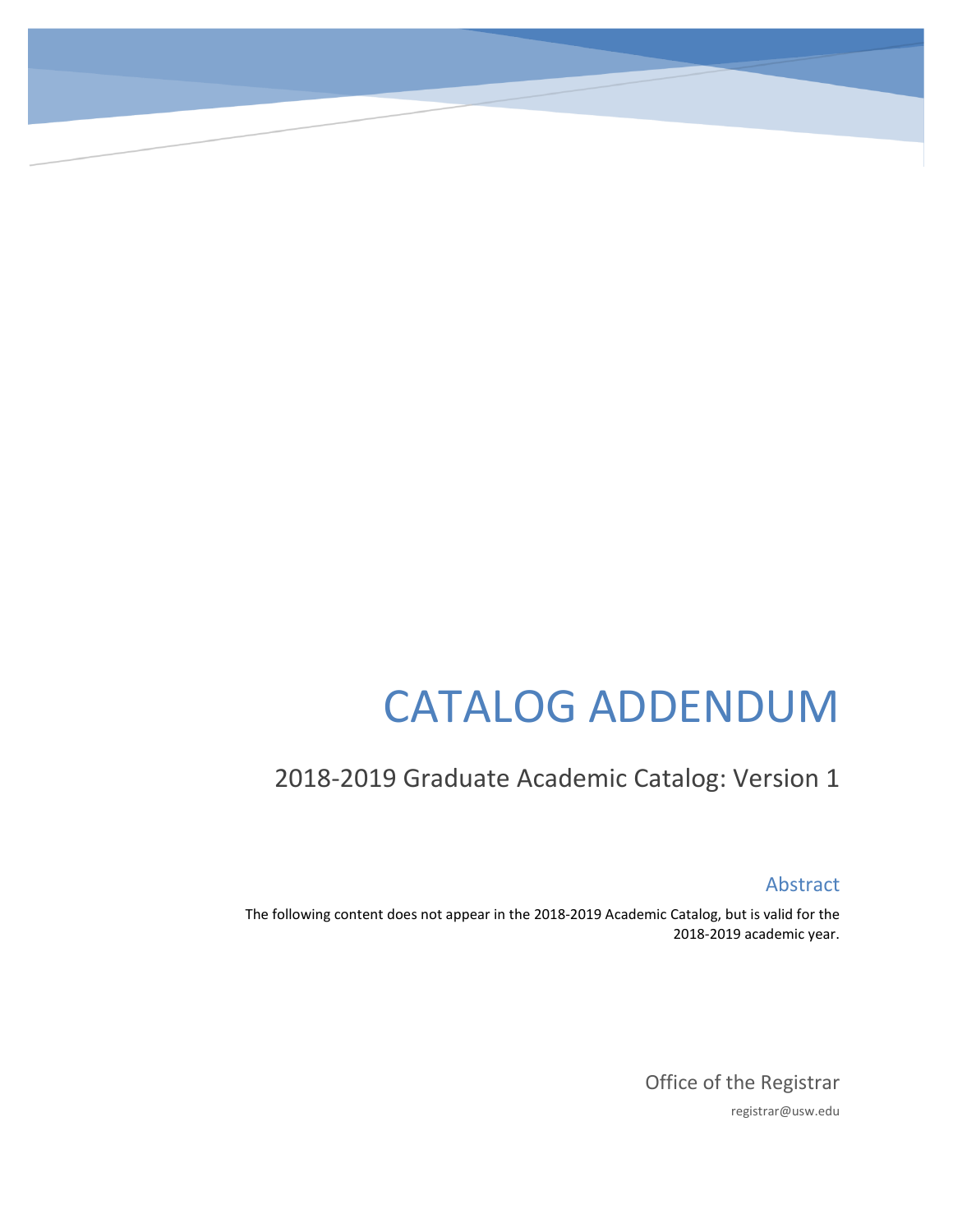# CONTENTS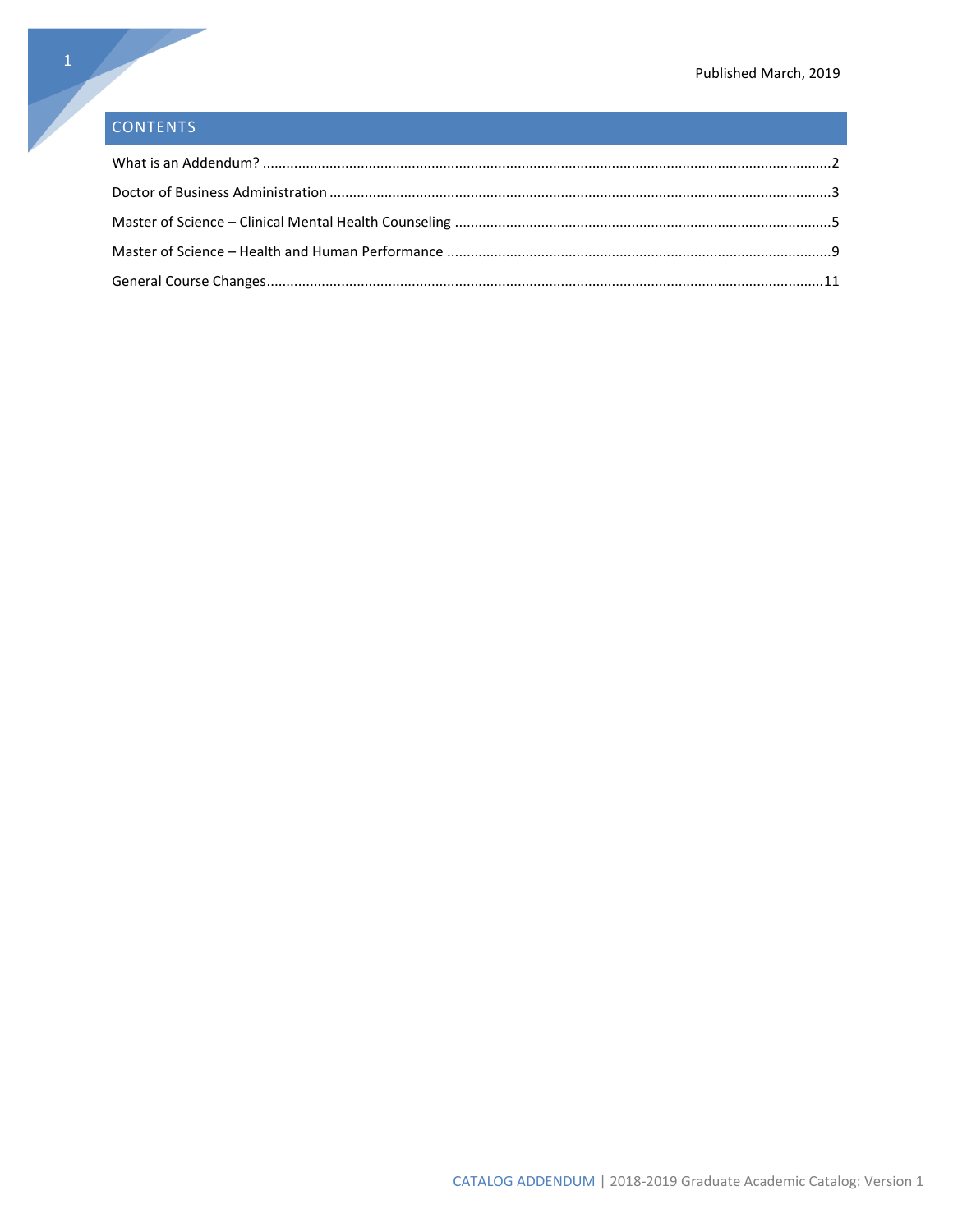#### <span id="page-2-0"></span>WHAT IS AN ADDENDUM?

University of the Southwest (USW) publishes a full Catalog every year. The Addendum contains important information that has been updated throughout the past year.

The following question and answer section is designed to respond to common questions about how to use this important document. As always, it is recommended that students seek the guidance of counselors for course, program and transfer planning. In this way, you will be able to access all the most up-to-date information available.

Q. Why do we have an Addendum?

A. USW is constantly updating curriculum, program requirements, institutional information and policies. It is important to have a print and web document that helps students and staff locate all of these changes.

Q. How do I use the Addendum?

A. The Addendum is to be used alongside the 2018-19 academic catalog, not in isolation. Check your program and course of interest to see if there have been any changes. Meet with your counselor if you have questions about how these changes affect your academic plan.

#### Q. Does the Addendum supersede the Catalog?

A. The Addendum is just that: an addition to the 2018-19 Academic Catalog. Whatever is listed in the Addendum in terms of new courses and/or new program requirements does supersede what is in the Catalog. However, in terms of Catalog rights, if you began a program in Fall 2018 or Spring 2019, you will be able to adhere to the requirements listed in the 2018-2019 Catalog as long as you have no break in enrollment until the time of your completion. Once again, if you have questions about programs and courses, see a counselor.

Q. Where can I find the Addendum?

A. The Addendum is on the web and can be accessed from Office of the Registrar site at [www.usw.edu.](http://www.usw.edu/)

We hope this document will be helpful to you. It has been prepared as carefully as possible to include all information available as of March 2019. University of the Southwest reserves the right to make changes as needs require, and to change, without notice, any of the information, requirements, and regulations in the Course Catalog and the Catalog Addendum. If you have questions about the content or any other part of this document, please contact the Office of the Registrar at 575-492-2126 or registrar@usw.edu.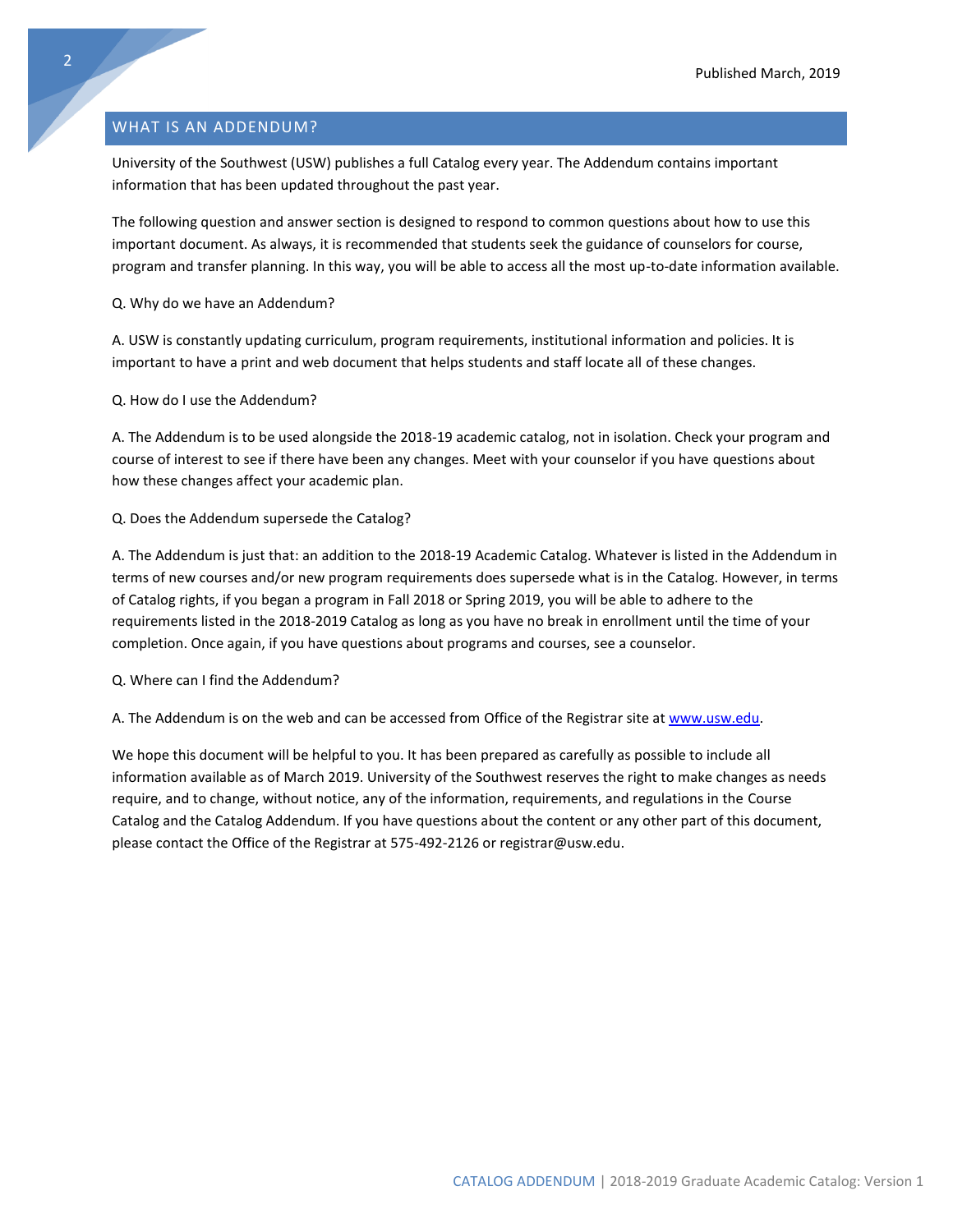#### <span id="page-3-0"></span>DOCTOR OF BUSINESS ADMINISTRATION

New DBA emphases were added and program descriptions were updated.

#### DOCTOR OF BUSINESS ADMINISTRATION (DBA)

The Doctor of Business Administration (DBA) program requires completion of 60 credit hours which are delivered online. Students can complete the program in 3 years and is designed for business executives in the pursuit of practitioner-scholarship in the fields of business administration and management.

#### **Strategy and Innovation**

The Doctor of Business Administration in Strategy and Innovation is a professional degree designed for business executives in the pursuit of practitioner-scholarship in the fields of business administration, strategic management, and innovation. With a primary focus on corporate strategy and future planning, the program highlights the practical application of research to private industry challenges in an effort to improve organizational performance and make a positive social impact. Students benefit from a curriculum focused on real-world knowledge creation, executive-level problem-solving, thoughtleadership in management practice, and an intensive emphasis upon applied research. The program prepares candidates for executive and/or administrative roles in government, corporate, nonprofit, educational, or community organizations.

#### **Leadership and Organizational Development**

The Doctor of Business Administration in Leadership and Organizational Development is a multidisciplinary, 100% online program designed for professional administrators, executives, and leaders in both public and private industry. The program highlights the practical application of research to leadership challenges in an effort to enhance organizational development and make a positive social impact. Students benefit from a curriculum focused upon real-world knowledge creation, executive-level problem-solving, thought-leadership in practice, and an intensive emphasis upon applied research. The multidisciplinary approach to the curriculum prepares candidates for executive and/or administrative roles in government, corporate, nonprofit, educational, or community organizations.

#### **Self-Design**

The Doctor of Business Administration program offers a unique, self-design option for candidates seeking to customize the specific area of emphasis. As a multidisciplinary, 100% online program designed for professional administrators, executives, and leaders in both public and private industry, the self-design emphasis offers an opportunity to tailor specialization coursework to meet the individual career needs of doctoral candidates. As with traditional DBA programs, the self-design option highlights the practical application of research to organizational challenges and emphasizes the importance of positive social impact. Students benefit from a curriculum focused upon real-world knowledge creation, executive-level problem-solving, thought-leadership in practice, and an intensive focus on applied research. The multidisciplinary approach to the curriculum prepares candidates for executive and/or administrative roles in government, corporate, nonprofit, educational, or community organizations.

#### ACADEMIC COURSE IDENTIFICATION

DOL – Organizational Leadership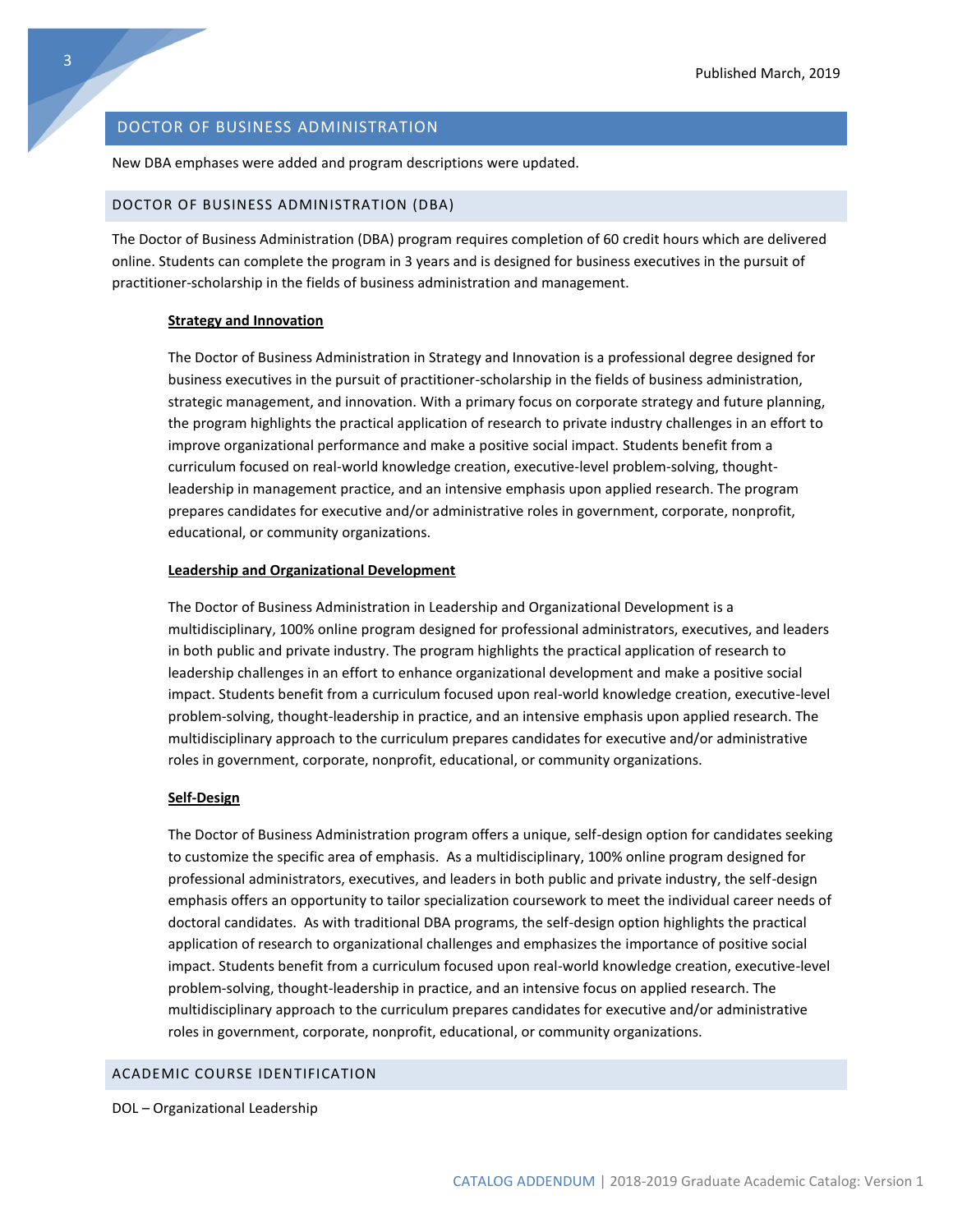#### COURSE DESCRIPTIONS

#### DBA 8653 Policy Analysis and Evaluation (3 credit hours)

This course emphasizes the foundational processes and instruments for evaluating public policy. Key concepts addressed in the course will include the dimensions of policy analysis, development of policy objectives, formative and summative policy assessment, and theoretical and empirical research methodologies for policy review.

#### DOL 8623 Human Resource Development (3 credit hours)

This course examines the strategic function of the human resources enterprise as an organizational core competency and reviews the current literature for best practices and seminal theories in the field. Key course topics include; talent recruitment and management, organizational learning and knowledge retention, culture development, and the legal/ethical environment.

#### DBA 8703 Seminar I - Components of the Dissertation (3 credit hours)

This seminar may be completed in lieu of the traditional DBA program residency. The seminar is structured as a standard 8-week online course. The purpose of the seminar is to provide an overview of the dissertation process and offer guidance for students as they begin exploring a dissertation topic and research proposal. The seminar also provides students the opportunity to review faculty content and expertise areas as they begin considering the focus of their research. Students are not expected to formalize their dissertation topic at this time. Rather, the seminar provides the necessary guidance for students as they begin the topic/committee selection process.

*Timing – Students should complete this residency at the end of their first year, or after they have completed half of the core course requirements.*

#### DBA 8713 Seminar II - The Literature Review (3 credit hours)

This is the second seminar that students will complete during the DBA program. This seminar may also be completed in lieu of the traditional DBA program residency. The seminar is structured as a standard 8 week online course. The purpose of the seminar is to provide student guidance specific to conducting the research and analysis required to complete the final doctoral study. This seminar offers course modules that guide students through key dissertation milestones including; identifying gaps in knowledge through a literature review, preparing a problem statement, gathering/collecting data, analyzing data, and drawing conclusions. The seminar provides students the opportunity to make formal requests of faculty for committee representation. Students are not expected to complete their dissertation at this time. Rather, the seminar provides the necessary guidance for students as they begin the formal research process.

*Timing – Students should complete this residency at the end of their second year, or after they have completed all of the core course requirements.*

#### DOL 8813 Nonprofit Leadership (3 credit hours)

This course addresses the role and practice of leadership in nonprofit and philanthropic organizations. Specifically, the class provides a professional examination of topics relevant to the nonprofit and social sectors including; advocacy, fundraising, cross-sector relationships, governance, and leadership.

#### DOL 8823 Ethical Leadership (3 credit hours)

The course examines the foundational leadership theory grounded in core ethical principles such as; truth, transparency, diversity, fairness and integrity. A specific focus of the course will reflect the importance of understanding and balancing both individual and institutional values. Key course research and analysis topics include ethical decision-making, social responsibility, and values-driven leadership.

DOL 8833 Transformational Leadership and the Learning Organization (3 credit hours)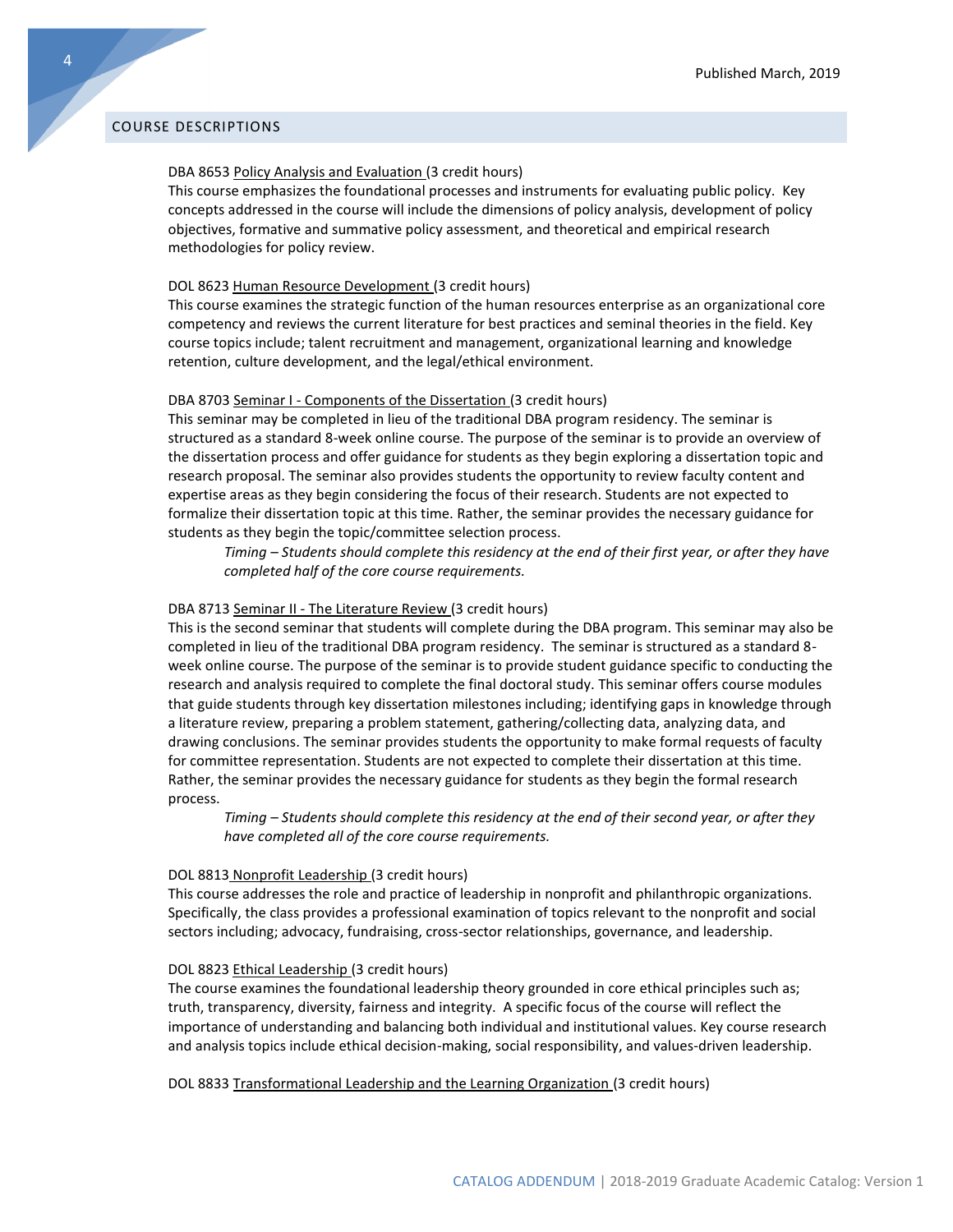This course explores the integration of organizational learning and knowledge management by using transformational leadership as a theoretical/conceptual framework. Specifically, the course underscores the application of current research and analysis as tools for guiding and shaping organizational culture.

#### <span id="page-5-0"></span>MASTER OF SCIENCE – CLINICAL MENTAL HEALTH COUNSELING

Program moved from College of Education to College of Arts and Science.

#### CLINICAL MENTAL HEALTH COUNSELING

**The Master of Science in Clinical Mental Health Counseling** at USW offers a 60-hour program that fully prepares students to work in human service settings. The program is designed to meet, and in some instances exceed, professional licensing requirements in many states and meets all standards and regulations for professional licensure in the state of New Mexico. USW's CMHC program faculty is passionate about training professional counselors. The online environment provides learning opportunities for traditional and non-traditional students through a rigorous program of study that stresses education, research, and service to others. Required individual field experiences will qualify graduates for a number of positions in a broad range of mental health and counseling agencies.

#### ACADEMIC COURSE IDENTIFICATION

COUN – Counseling

#### COURSE DESCRIPTIONS

#### COUN 5103 Career Development and Transition Planning (3 credit hours)

The study of career development theories, tools, and techniques to assess and counsel in career decision making, transition and life planning, gender, family, and sociocultural issues. Specific strategies within the curriculum include assessment tools, report writing, and use of technology included.

#### **Prerequisites: COUN 5123, COUN 5523, Cross-listed with EDMH 5103, PSY 5103**

COUN 5113 Introduction to Christian Counseling (3 credit hours)This course is designed to provide students with an overview of Christian counseling including the use of scripture in counseling, Christian care giving, individuals and family development, Christian reconciliation and Christian counseling consultation and collaboration. **Prerequisites: Cross-listed with EDMH 5113, PSY 5113**

#### COUN 5123 Professional Orientation to Counseling (3 credit hours)

Provides a thorough overview of the counseling profession including history, professional identity, as well as professional roles and responsibilities regarding practice, licensing, ethics, and professional standards. **One of the first 2 courses to be taken.**

#### **Prerequisites: Cross-listed with EDMH 5123, PSY 5123**

#### COUN 5203 Learning and Human Development (3 credit hours)

Normal human and family life cycle development across the life span is covered with emphasis on physical, cognitive, social, and emotional growth. Cultural, gender, and spiritual influences on development are included. **Prerequisites: COUN 5123, COUN 5523, Cross-listed with EDMH 5203, PSY 5203**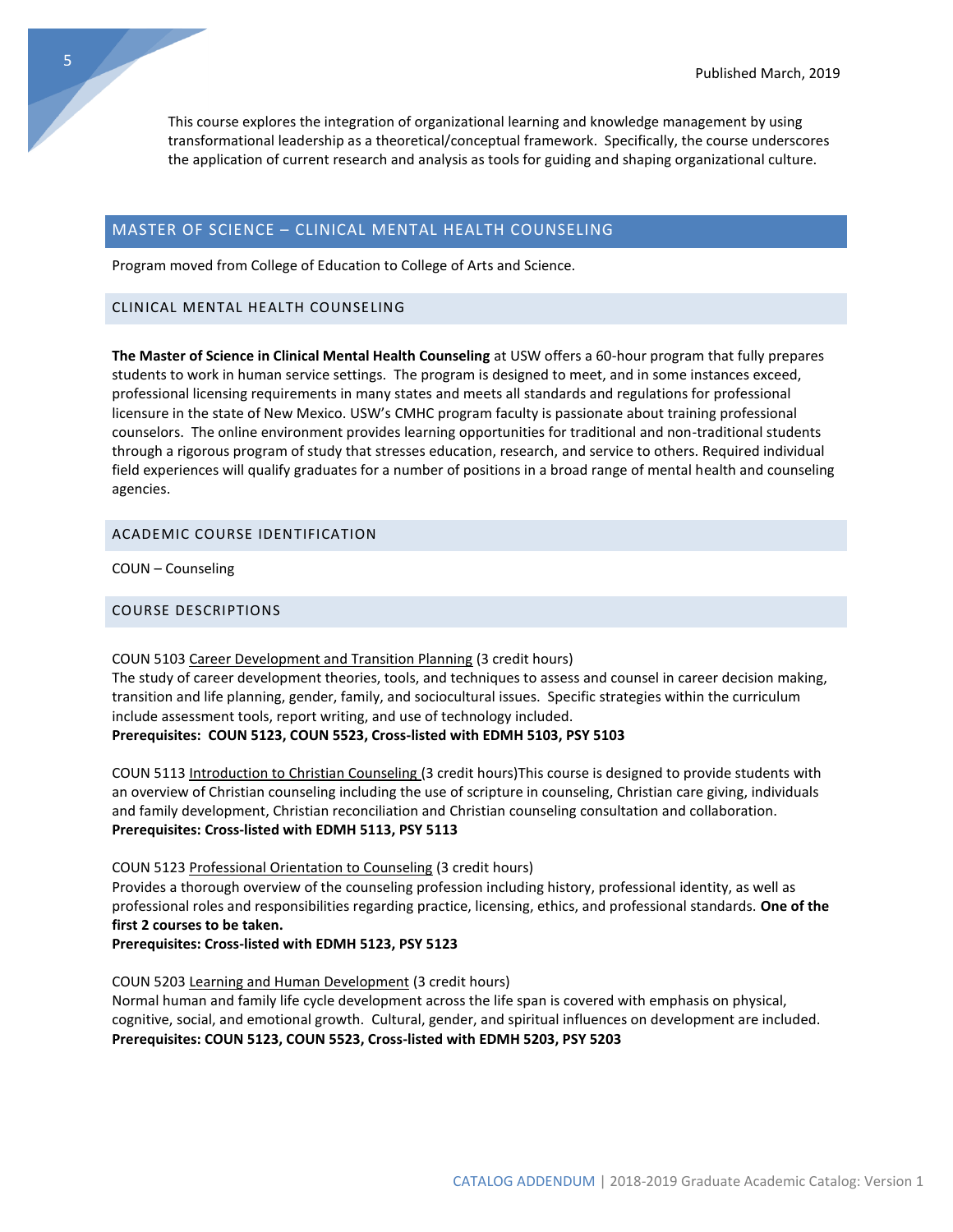#### COUN 5213 Professional Ethics and the Law in Counseling (3 credit hours)

Exploration of the professional ethical standards for counseling and the professional and legal impacts of the standards on practice. Curriculum highlights the application of standards in ethical dilemmas, in counseling diverse clients, in the use of technology, within the supervisory relationship, and in self-evaluation/self-care. **Prerequisites: COUN 5123; Cross-listed with EDMH 5213, PSY 5213**

#### COUN 5233 Human Sexuality (3 credit hours)

This course explores sexuality from biological, social and psychological perspectives. Issues such as sexual attitudes, ideals, and behaviors, directly and indirectly are to be addressed. Portions of sexually explicit videos may be shown. Topics to be either addressed in the readings and/or videos: basic sexual anatomy and physiology; sexual arousal, sexual orientation, sexuality and aging, gender and sexual diversity issues, love and communication, STDs and safe sex, effect of prescription and recreational drugs on sexuality, atypical, problematic, and illegal sexual behavior.

#### **Prerequisites: COUN 5523, COUN 5123, Cross-listed with EDMH 5233, PSY 5233**

#### COUN 5313 Counseling Skills and Techniques (3 credit hours)

Study and implementation of counseling techniques and applications, including interviewing, counseling, assessment skills, the impact of technology on the helping relationship, and counselor self-assessment. Must earn grade of B or better.

#### **Prerequisites: COUN 5123, COUN 5523, COUN 5323, COUN 5213; Cross-listed with EDMH 5313, PSY 5313**

#### COUN 5323 Theories and The Helping Relationship (3 credit hours)

An investigation of the major counseling theories and their applications to the helping relationship. Curriculum emphasizes client diversity and systemic approaches to conceptualizing clients.

## **Prerequisites: COUN 5123, COUN 5103 Cross-listed with EDMH 5323, PSY 5323**

#### COUN 5333 Abnormal Behavior (3 credit hours)

This course will cover the etiology, symptoms, and patterns of maladjusted behavior. Assessment, treatment planning and treatment will also be of primary consideration as they relate to specific disorders. Students will look at psychopathological behavior from a multidisciplinary and developmental framework in order to better understand deviant behavior as well as human behavior in general.

#### **Prerequisite: COUN 5523, COUN 5213 Cross-listed with EDMH 5333, PSY 5333**

#### COUN 5403 Theory and Practice of Group Counseling (3 credit hours)

The study of group theories, dynamics, process, and stages. Group organization, roles and leadership are examined. Students are required to participate in a therapy group while enrolled in this class**. Prerequisite: Cross-listed with EDMH 5403, PSY 5403**

#### COUN 5413 Marriage, Family, and Couples Counseling (3 credit hours)

Theoretical exploration of interpersonal relationships, including the impact of dynamics on relational and social issues. **Prerequisite: COUN 5103, COUN 5523, COUN 5323 Cross-listed with EDMH 5413, PSY 5413**

#### COUN 5423 Child and Adolescent Counseling (3 credit hours)

This course focuses on developmental counseling theories. It is an introduction to the knowledge, skills and processes basic to initiating an effective counseling relationship with children and adolescents in school settings as well as in mental health settings. Advocating for children while working effectively with parents, school personnel and other professionals is included. **Prerequisite: COUN 5123, COUN 5523; Cross-listed with EDMH 5423, PSY 5423**

#### COUN 5433 Introduction to Play Therapy (3 credit hours)

Introduction to the theories and techniques of play therapy. Includes individual and group applications, directive and non-directive approaches, as well as organization of a play therapy program.

**Prerequisite: COUN 5123, COUN 5523, COUN 5323; Cross-listed with EDMH 5433, PSY 5433**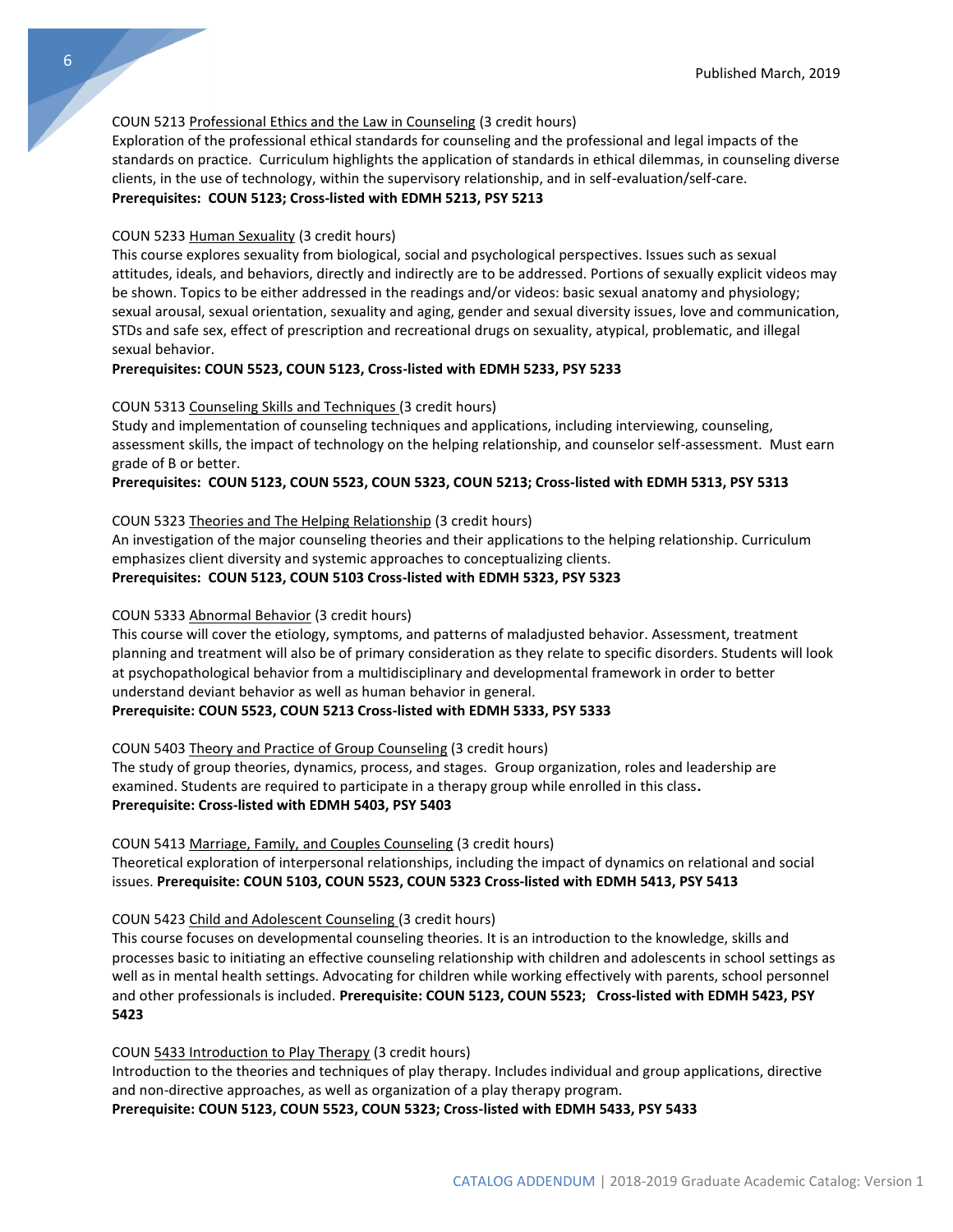#### COUN 5453 Psychopathology (3 credit hours)

Overview of diagnostic and symptom categories in psychopathology. Intervention and treatment considerations in counseling included.

#### **Prerequisites: COUN 5523, COUN 5123, Cross-listed with EDMH 5453, PSY 5453**

#### COUN 5463 Testing and Assessment in Counseling (3 credit hours)

Provides an understanding of group and individual assessment and evaluation. Includes basic statistical concepts; standardized and non-standardized testing; strategies for selecting, administering and interpreting assessment; and evaluation in counseling settings.

#### **Prerequisites: COUN 5123, COUN 5523, Cross-listed with EDMH 5463, PSY 5463**

#### COUN 5473A Psychopharmacology I (3 credit hours)

This course surveys psychopharmacology perspectives, physiology relevant to psychopharmacology, intra-psychic issues in psychopharmacology, social & cultural perspectives, integrated view of drug discovery, the Antidepressant Era & treatment of depression with medications.

#### **Prerequisite: COUN 5123, COUN 5523, COUN 5323, COUN 5213, Cross-listed with EDMH 5473A, PSY 5473A**

#### COUN 5473B Psychopharmacology II (3 credit hours)

This course will include aspects of psych-pharmacologic treatment of anxiety, psychosis, mood stabilizers, treatment of children, and use of herbaceuticals. **Prerequisite: COUN 5473A**

#### COUN 5513 Multicultural Counseling (3 credit hours)

Examination of multicultural and pluralistic characteristics of diverse groups including identity development, social justice and advocacy as well as identification and elimination of barriers, prejudices, oppression and discrimination; multicultural counseling competencies, theories and models; role of counselor self-awareness in working with diverse client populations and advocating for wellness in diverse populations. **Prerequisite: COUN 5123, COUN 5523; Cross-listed with EDMH 5513, PSY 5513**

#### COUN 5523 Research and Program Evaluation (3 credit hours)

Introduction to counseling research, quantitative, qualitative, and mixed method research designs. Curriculum emphasizes the development and critique of research as it relates to needs assessment, evidence-based counseling, application of outcomes to practice, and program evaluation. Legal and ethical issues in the protection of human subjects included.

#### **MUST BE TAKEN AT FIRST OPPORTUNITY. MUST EARN A GRADE OF B OR BETTER. Prerequisite: Cross-listed with EDMH 5523, PSY 5523, EDUC 5103**

COUN 5533 Mental Health Programs: Development and Management (3 credit hours) This course focuses on the current trends, issues, and challenges in community mental health settings. Development, organization, administration, and evaluation of counseling services and programs are included.

#### **Prerequisites: COUN 5523, COUN 5123, Cross-listed with EDMH 5533, PSY 5533**

COUN 5543 Crisis and Trauma Counseling and Intervention (3 credit hours) Prevention, assessment, and interventions for crisis and trauma in children, adolescents, and adults. **Prerequisites: COUN 5123, COUN 5523, COUN 5203. Cross-listed with EDMH 5543, PSY 5543**

#### COUN 5553 Introduction to Addictions Counseling (3 credit hours)

Theory and treatment of disorders related to addictive behaviors, including drugs, alcohol, gambling, and eating disorders. Also addresses prevention of addictive behaviors and coping skills for family members of addicted persons.

#### **Prerequisite: Cross-listed with EDMH 5553, PSY 5553**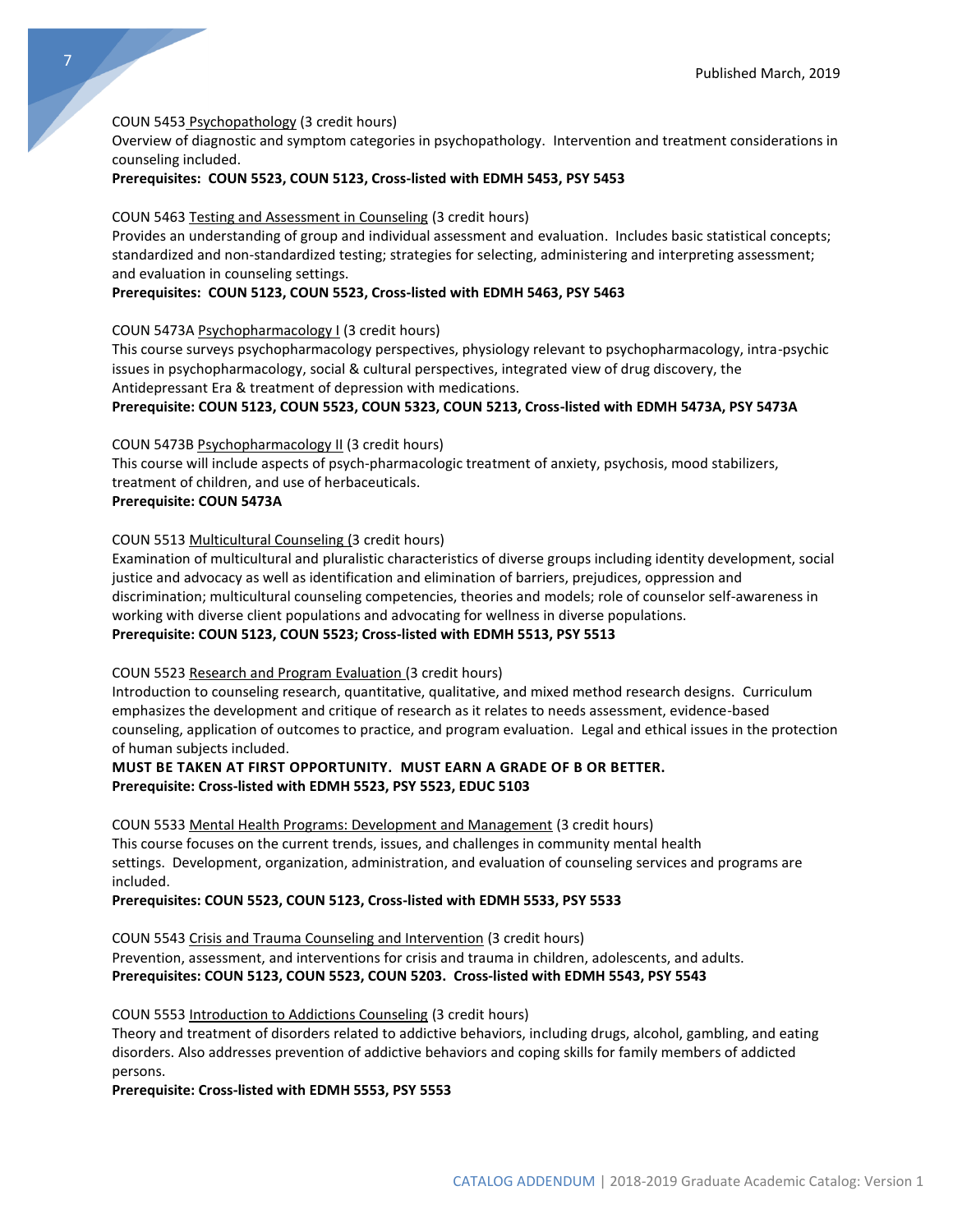#### COUN 5563 Clinical Supervision of Counselors (3 credit hours)

Overview of supervision theory and practice in the clinical supervision of professional counselors in mental health settings and/or school counselors.

#### **Prerequisite: Cross-listed with EDMH 5563, PSY 5563**

#### COUN 5603 Advanced Counseling Theories and Techniques (3 credit hours)

This course is designed to build upon the basic active listening skills gained during the basic Counseling Techniques class and add theoretical techniques aligned with the theories they learned from the counseling theories class. Students will have the opportunity to explore and develop a greater understanding of the specific theoretical techniques used in counseling, i.e., Gestalt Therapy & the empty chair technique, Solution-Focused Therapy & the Miracle Question, etc. This course helps refine and develop a new counselor's competency and self-efficacy regarding specific and essential counseling skills and techniques along with corresponding theoretical orientation. **Prerequisite: COUN 5123, COUN 5523, COUN 5323, COUN 5313 Cross-listed with EDMH 5603, PSY 5603**

#### COUN 5723 Special Topics (3 credit hours)

Each individual student will select for instructor approval and guidance, a current issue or area of mental health counseling to research, culminating in a scholarly paper.

#### **Prerequisite: Cross-listed with EDMH 5723, PSY 5723**

#### COUN 5833 Practicum (3 credit hours)

A candidate must complete a minimum of 3 credit hours of Practicum (100 clock hours) in a mental health counseling setting. The student will be exposed to the actual practice of counseling with individuals under direct supervision. The focus is on integrating and applying theory and skills learned in prior coursework. Placement sites and site supervisors must be approved by the Program Director and/or University Practicum/Internship Supervisor.

#### **Prerequisite: Cross-listed with EDMH 5833, PSY 5833**

#### COUN 5833C Practicum – Continuing (3 credit hours)

This course is simply a continuation course for COUN 5833 Practicum. Course credit is given for the course but no additional hours beyond the 100 hours required for Practicum.

#### **Prerequisite: Cross-listed with EDMH 5833, PSY 5833**

#### COUN 5843 Internship I in Mental Health Counseling (3 credit hours)

A candidate must successfully complete 6 credit hours of Internship (600 clock hours, divided into 2 sections of 300 hours each) under supervision in a mental health counseling setting. Students should consider internship sites that offer opportunities to engage in both individual counseling and group work. Internship provides an opportunity for the student to perform, under clinical supervision, a variety of professional counseling activities. Placement sites and site supervisors must be approved by the Program Director and/or University Practicum/Internship Supervisor.

#### **Prerequisite: Practicum, Cross-listed with EDMH 5843, PSY 5843**

#### COUN 5843C Internship I in Mental Health Counseling **–** Continuing (3 credit hours)

This course is simply a continuation course for COUN 5843 Internship I. Course credit is given for the course but no additional hours beyond the 300 hours required for Internship I.

#### **Prerequisite: Cross-listed with EDMH 5843C, PSY 5843C**

#### COUN 5853 Internship II in Mental Health Counseling (3 credit hours)

A candidate must successfully complete 6 credit hours of Internship (600 clock hours, divided into 2 sections of 300 hours each) under supervision in a mental health counseling setting. Students should consider internship sites that offer opportunities to engage in both individual counseling and group work. Internship provides an opportunity for the student to perform, under clinical supervision, a variety of professional counseling activities. Placement sites and site supervisors must be approved by the Program Director and/or University Practicum/Internship Supervisor.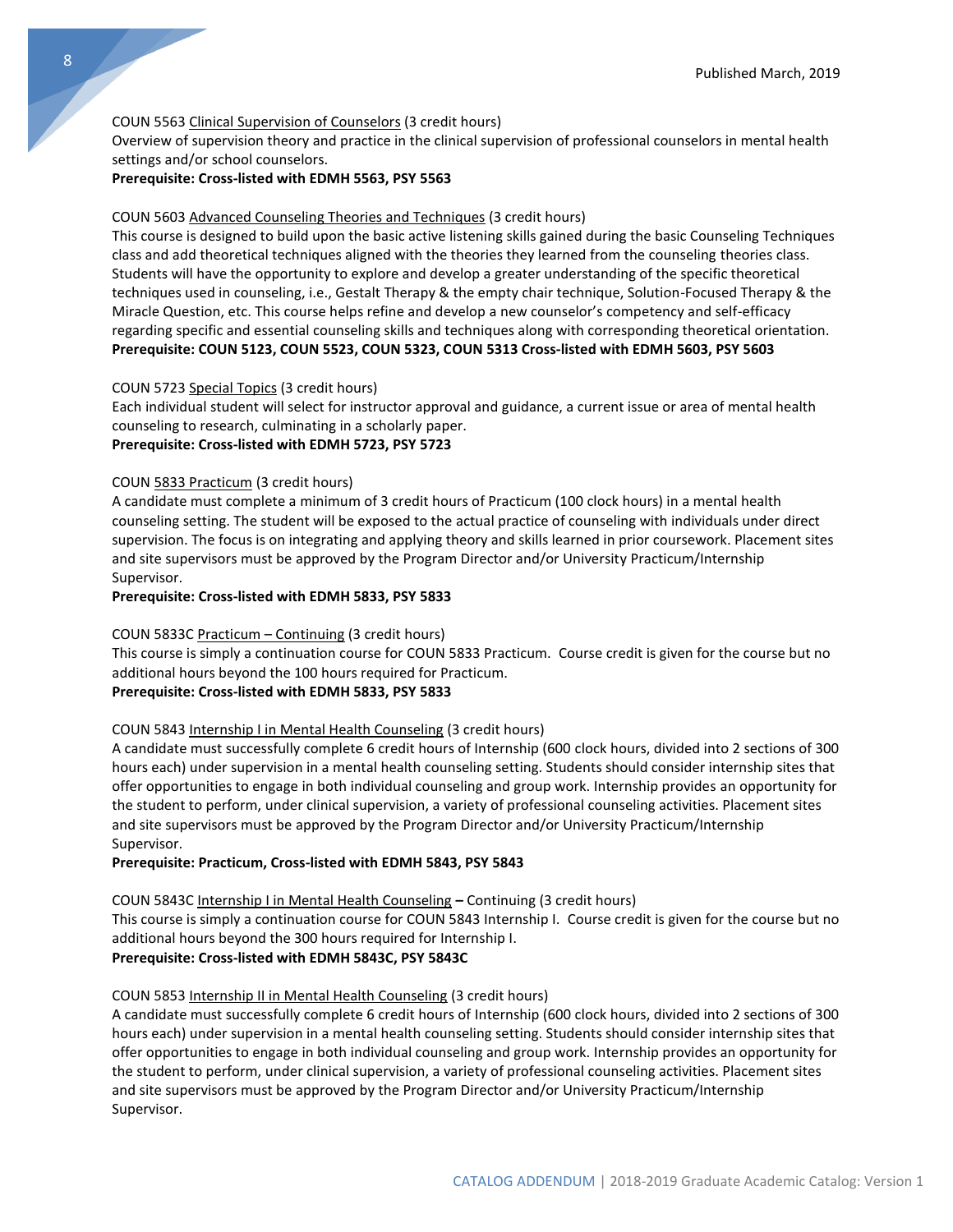#### **Prerequisite: Practicum, Internship I, Cross-listed with EDMH 5853, PSY 5853**

#### COUN 5853C Internship II in Mental Health Counseling-Continuing (3 credit hours)

This course is simply a continuation course for COUN 5853 Internship II. Course credit is given for the course but no additional hours beyond the 300 hours required for Internship II. **Prerequisite: Cross-listed with EDMH 5853C, PSY 5853C**

#### COUN 5863 Internship III in *Mental Health Counseling* (3 credit hours)

A candidate must successfully complete 6 credit hours of Internship (600 clock hours, divided into 2 sections of 300 hours each) under supervision in a mental health counseling setting. Students should consider internship sites that offer opportunities to engage in both individual counseling and group work. Internship provides an opportunity for the student to perform, under clinical supervision, a variety of professional counseling activities. Placement sites and site supervisors must be approved by the Program Director and/or University Practicum/Internship Supervisor.

#### **Prerequisite: Practicum, Internship II, Cross-listed with EDMH 5863, PSY 5863**

#### COUN 5863C Internship III in Mental Health Counseling-Continuing (3 credit hours)

This course is simply a continuation course for COUN 5863 Internship III. Course credit is given for the course but no additional hours beyond the 300 hours required for Internship III. **Prerequisite: Cross-listed with EDMH 5863C, PSY 5863C**

### COUN 5873 Internship IV in Mental Health Counseling (3 credit hours)

A candidate must successfully complete 6 credit hours of Internship (600 clock hours, divided into 2 sections of 300 hours each) under supervision in a mental health counseling setting. Students should consider internship sites that offer opportunities to engage in both individual counseling and group work. Internship provides an opportunity for the student to perform, under clinical supervision, a variety of professional counseling activities. Placement sites and site supervisors must be approved by the Program Director and/or University Practicum/Internship Supervisor.

#### **Prerequisite: Cross-listed with EDMH 5873, PSY 5873**

COUN 5873C Internship IV in Mental Health Counseling-Continuing (3 credit hours)

This course is simply a continuation course for COUN 5873 Internship IV. Course credit is given for the course but no additional hours beyond the 300 hours required for Internship IV.

**Prerequisite: Cross-listed with EDMH 5873C, PSY 5873C**

#### <span id="page-9-0"></span>MASTER OF SCIENCE – HEALTH AND HUMAN PERFORMANCE

Program moved from College of Education to College of Arts and Science.

#### HEALTH AND HUMAN PERFORMANCE

The Master of Science degree in Health and Human Performance is a 30-hour program designed to develop trained health professionals for a career in Exercise Physiology, Sports History, Motor Development and Learning, Sports Medicine, Sport Psychology, Sport Management, Health Education or Kinesiology, among others. The coursework is designed to allow students to develop and demonstrate their knowledge, skills, and abilities in the areas of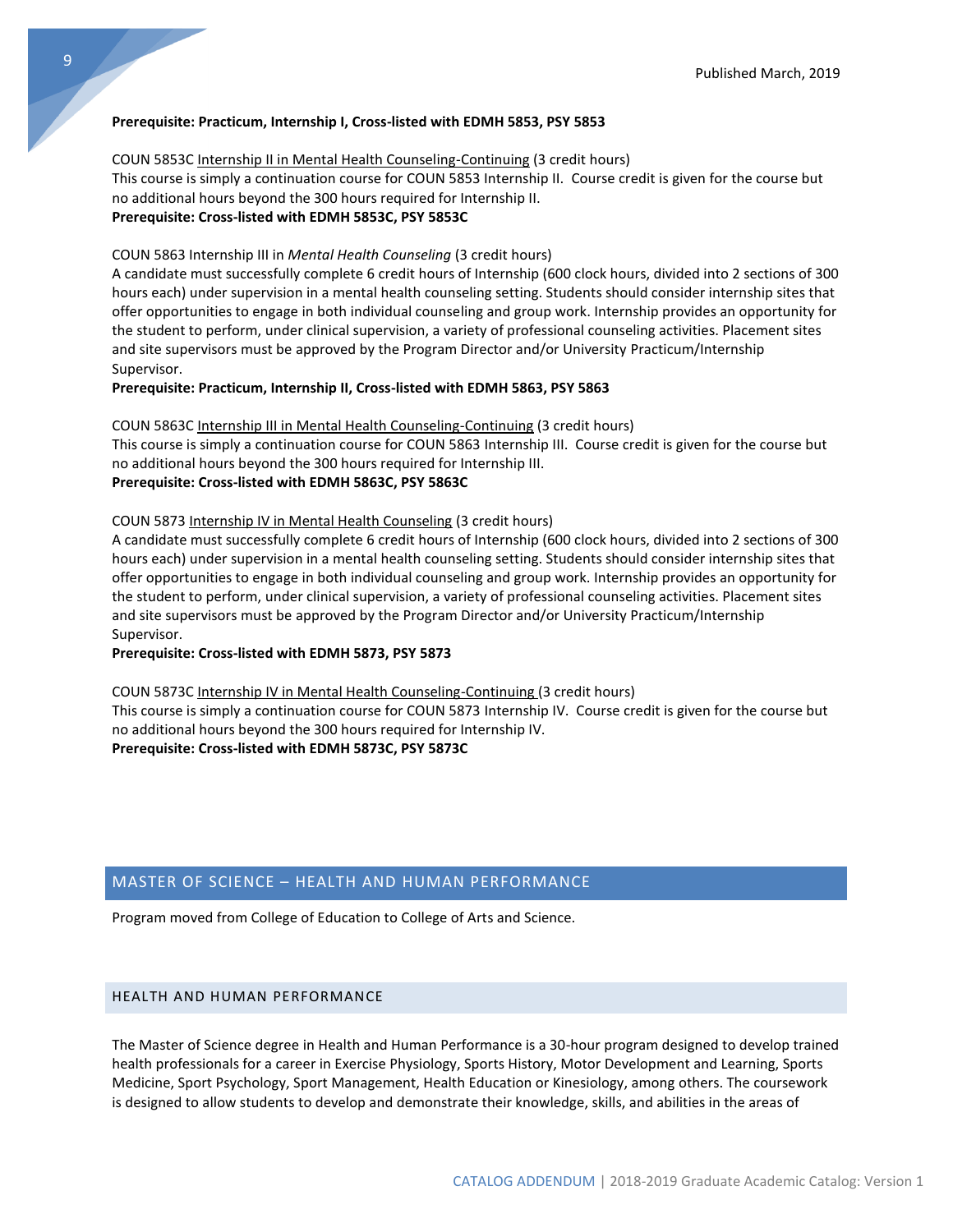clinical evaluation, fitness assessment, nutrition, and exercise prescription. Students will acquire knowledge about populations with chronic conditions such as diabetes, obesity, hypertension, chronic obstructive pulmonary disease and cardiac conditions, to enable them to understand and assist in their treatments.

#### ACADEMIC COURSE IDENTIFICATION

#### HHP– Health and Human Performance

#### COURSE DESCRIPTIONS

#### HHP 5003 Physiological Basis of Human Performance (3 credit hours)

The purpose of this course is to prepare the student in the areas of exercise physiology. The goals of this course are to provide the student with an active learning experience that will increase their knowledge of (a) energy metabolism and nutrition, (b) aerobic and anaerobic principles of work and exercise, (c) body composition measurement themes in exercise science, (d) cardiorespiratory / renal responses to exercise, and (e) muscular / neural responses to exercise, and (f) thermoregulation during exercise in differing environments

#### HHP 5009 Advanced Practicum or Internship Project Exercise (3 credit hours)

This internship is designed to follow-up with your educational background and work history. Upon completion of the internship, the graduate student will present a professional presentation to the faculty of where they performed their internship, the organization, and the duties performed while working for the organization. The graduate student will reflect on their experience - what they learned about the job, and discuss what they learned about themselves.

#### HHP 5013 Research Methods (3 credit hours)

This course provides students with integrated background in exercise science and prepares them for research testing in procedures commonly found in exercise science research. Students are introduced to current trends and research topics coupled with laboratory techniques in areas of motor behavior, biomechanics and exercise physiology.

#### HHP 5023 Advanced Human Nutrition (3 credit hours)

The content of this course will be focused on the metabolism of food by various tissues of the body and its relation to exercise. The role of diet in the development and treatment of some chronic diseases will be discussed along with the application of nutritional principles to enhance overall lifestyles**.**

#### HHP 5033 Issues in Sports Law (3 credit hours)

This Sport Law course is designed to enable graduate students to expand their knowledge of some of the laws, rules, and regulations that apply to the sport and exercise science industry and that impact the work setting of sport organizations.

#### HHP 5043 Diagnostic Tests & Measurements in Exercise Science (3 credit hours)

This course will provide students with the background on the appropriate design structures, both qualitative and quantitative, for research projects. Within the different framework of experimental designs and emphases will be on how to collect and organize data, data cleaning, statistical analysis and the interpretation of data.

#### HHP 5053 Neurological Basis for Motor Learning and Control (3 credit hours)

This course is designed to provide an understanding of psychological/physiological principles involved in motor learning, control, and performance in skill acquisition for school age children and adult populations. This course will focus on how people learn skills and perform them, how they develop skills, and how skills are used in various situations.